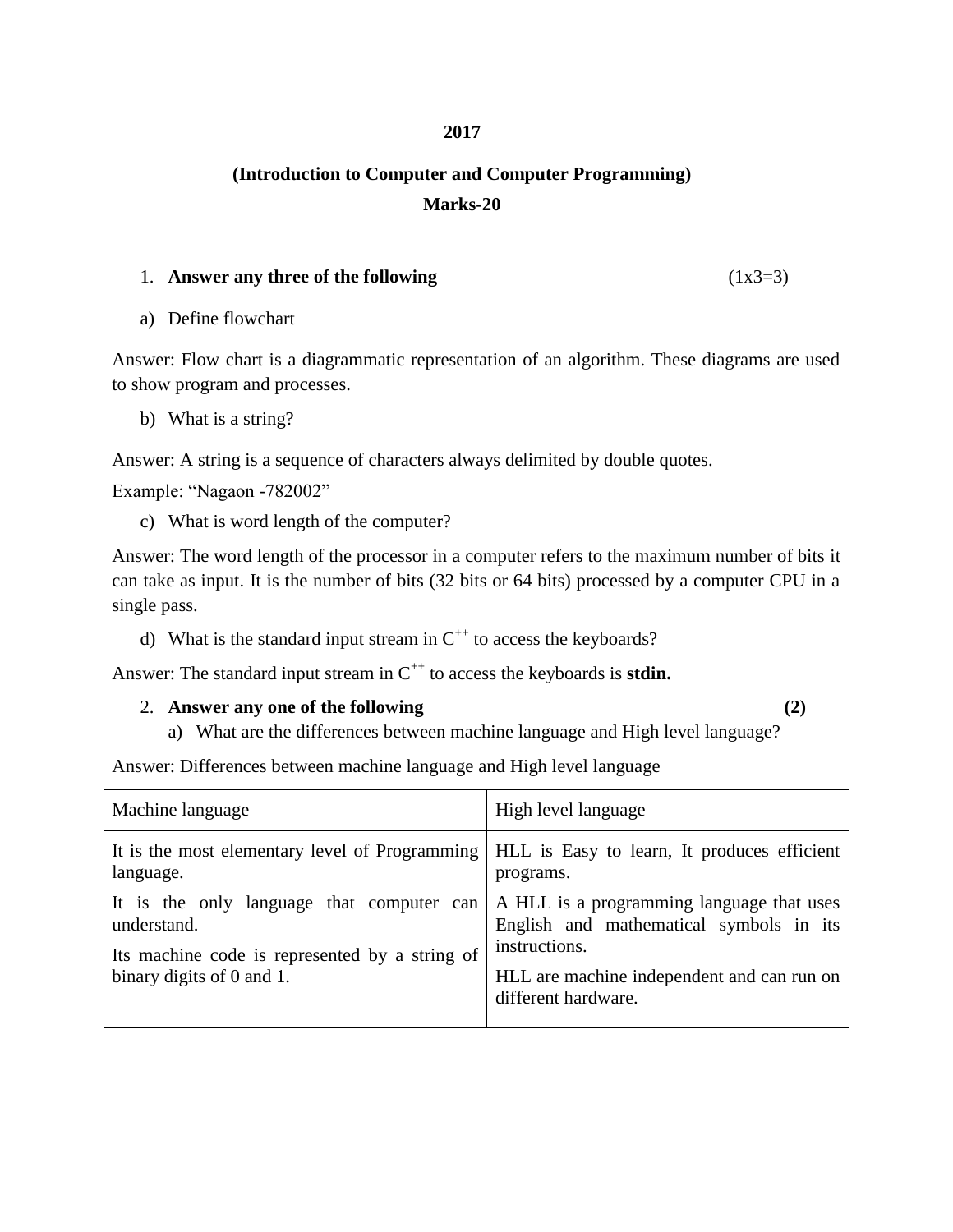b) What are different types of logical operations in  $C^{++}$ ?

## **The logical operations in C++ are:**

| Operator           | Symbol | usage           | Operation                                                                                                     |
|--------------------|--------|-----------------|---------------------------------------------------------------------------------------------------------------|
| <b>LOGICAL AND</b> | &&     | exp1 && exp2    | Requires both exp1<br>and exp2 to be TRUE<br>to return TRUE.<br>Otherwise the logical<br>expression is FALSE. |
| <b>LOGICAL OR</b>  |        | $exp1$   $exp2$ | Will be TRUE if either<br>or both exp1 or exp2 is<br>TRUE. Otherwise, it is<br>FALSE.                         |
| <b>LOGICAL NOT</b> |        | !exp            | Negates (changes from<br>TRUE to FALSE and vice<br>versa) the expression.                                     |

c) Give a typical declaration of any array in  $C++$ 

Answer: An array is a fixed-size sequenced collection of elements of the same data type. An array can be used to represent a list of numbers or names.

One dimensional array-

The values  $x_0, x_1, x_2, \ldots$  can be represented in C language as

 $x [0] x [1] x [2] \ldots$ 

#### 3. **Answer any one of the following (5)**

a) Write an algorithm to find whether a given number is odd or even

Answer: Algorithm to find out the odd and even numbers from a given set of numbers

```
Step 1: Start
Step 2: Read N
Step 3: If N\<sup>2</sup> == 0 Then
                          Print N is an Even 
Number.
             Else
                          Print N is an Odd Number.
Step 4: Exit
```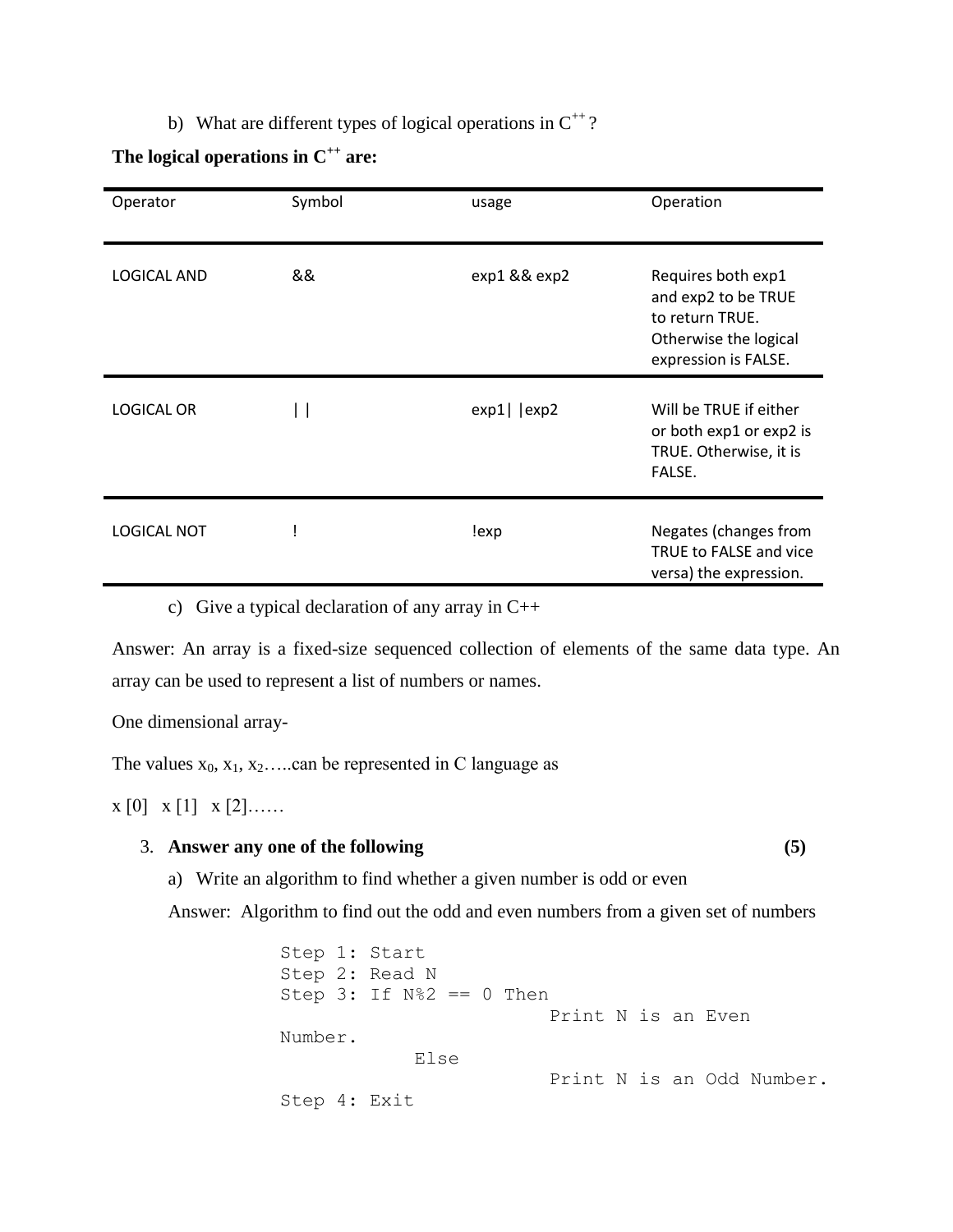b) Write a program in  $C^{++}$  to find the compound Interest

```
#include<iostream>
#include<math.h>
using namespace std;
int main()
{
     float p, r, t, ci;
     cout<<"Enter Principle, Rate and Time: \n";
     cin>>p>>r>>t;
     ci=p*pow((1+r/100),t);
     cout<<"\nCompound Interest = "<<ci;
     return 0;
}
```
4. Answer any one of the following questions (10) a) Write the algorithm and draw the flowchart to find the roots of a quadratic equation

# Answer: **Algorithm to find all roots of a quadratic equation ax<sup>2</sup> +bx+c=0**

```
Step 1: Start
Step 2: Declare variables a, b, c, D, x1, x2, rp and ip;
Step 3: Calculate discriminant
      D←b2-4ac
Step 4: If D \geq 0r1← (-b+\sqrt{D})/2ar2← (-b-\sqrt{D}/2a Display r1 and r2 as roots.
      Else 
          Calculate real part and imaginary part
          rp←b/2a
          ip←√ (-D)/2a
         Display rp+j (ip) and rp-j (ip) as roots
Step 5: Stop
```
Flowchart to find all roots of a quadratic equation  $ax^2 + bx + c = 0$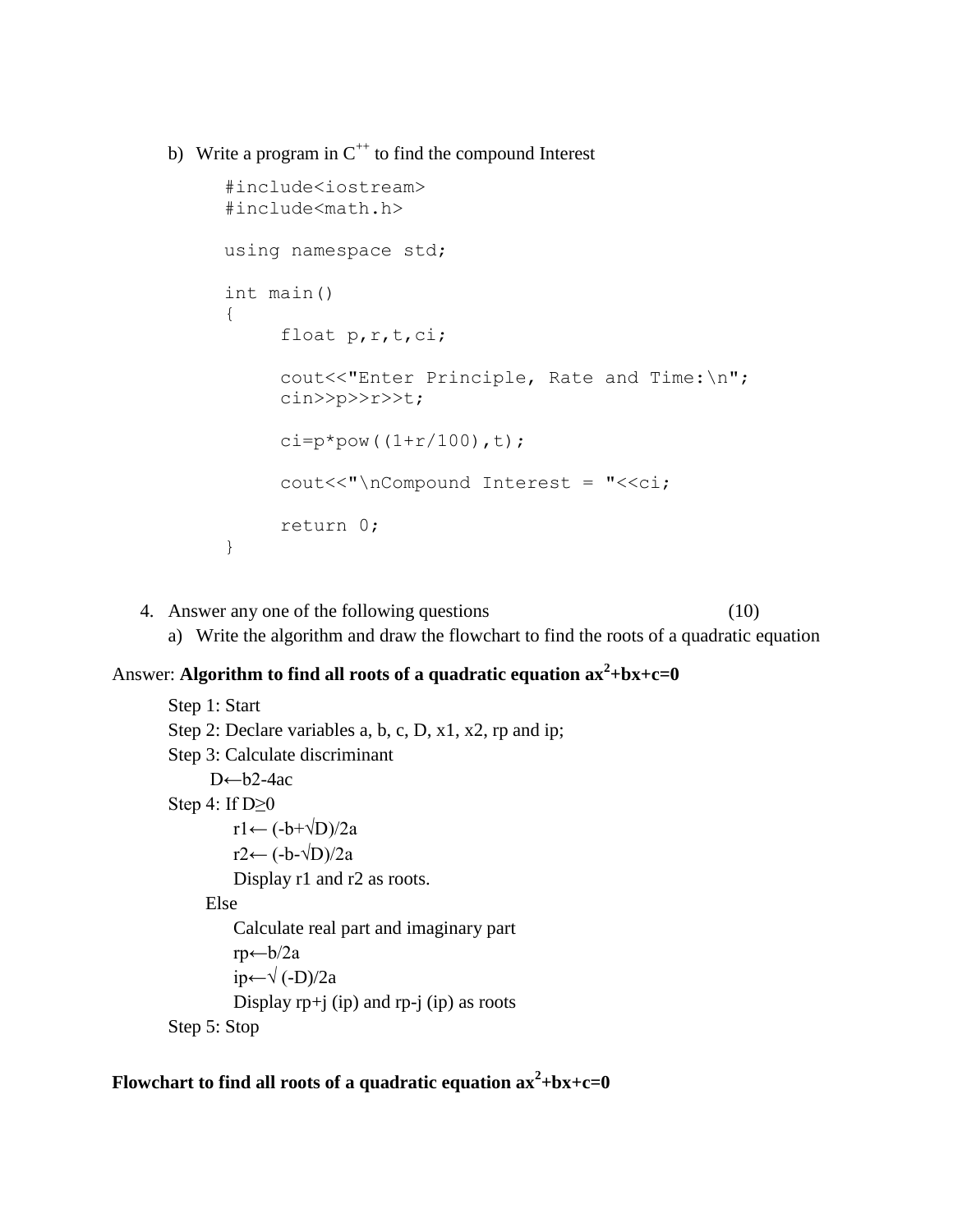

**b) Write the algorithm and the program in C++ to find the sum and average of first n natural numbers.**